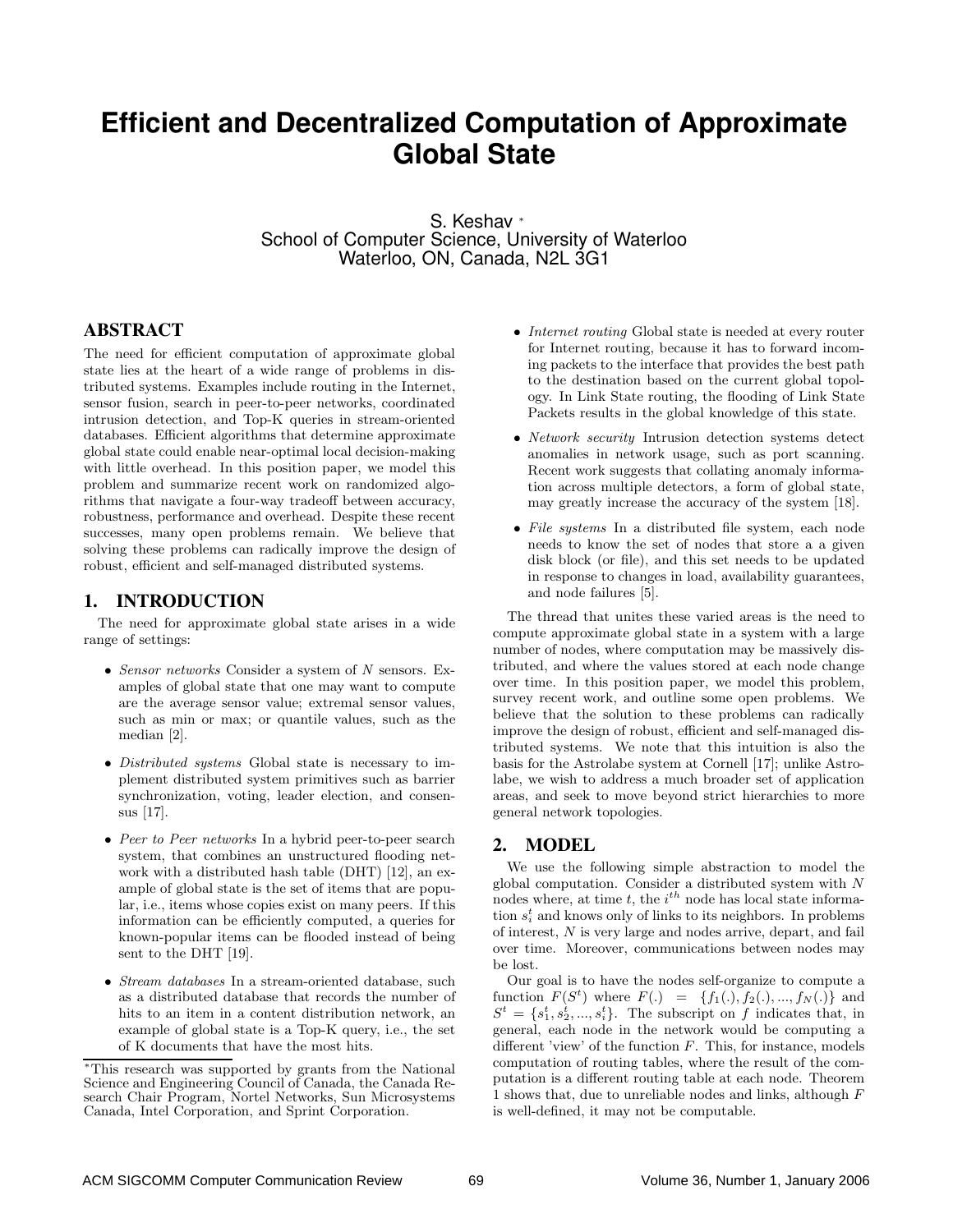THEOREM 1.  $F(S<sup>t</sup>)$  cannot be computed in a distributed system that suffer from node failures and message loss.

Proof : The proof is by construction. Consider a twonode system where node 1 and node 2 collaborate to compute  $F(S<sup>t</sup>)$ . This requires that either node 1, or node 2, or some third node needs to obtain  $s_1^t$  and  $s_2^t$  and compute  $F(S^t)$ . Without loss of generality, suppose node 1 is chosen to act as the coordinator. Now, if node 2's state changes just before t, the communication of this changed state from node 2 to node 1 is lost, and immediately after communication node 2 also dies, then there is no way for node 1 to compute  $F(S<sup>t</sup>)$  $\Diamond$ 

We conjecture that  $F$  can be correctly computed if either of these two conditions does not hold. For instance, if up to K nodes can fail, but messages are not lost, then a node can update  $K + 1$  other nodes with its new state every time its state changes. This allows the system to compute  $F(S<sup>t</sup>)$ despite node failures. Similarly, if messages can be lost but no nodes fail, then peer nodes can use any standard reliable transmission protocol with acknowledgments, timeouts, and retransmissions, to eventually deliver any message, and therefore allow computation of  $F(S^t)$ .

Theorem 1 shows that, in general,  $F$  is not computable. However, for most interesting real-world problems,  $F$ , when computed over a sufficiently large fraction of nodes, approximates its true value. More formally, let  $U^t$  be the set of nodes whose node states  $\sigma^t$  can be gathered at a coordinator node. For these functions,  $F(\sigma^t) - F(S^t) < \epsilon$ , where  $\epsilon$ is the desired error bound. In the rest of this paper, we will only consider such functions F.

#### **3. TAXONOMYOFTHEPROBLEMSPACE**

We now proceed from this abstract model to a taxonomy of the problem according to type of function being computed, underlying network topology, and state change model.

#### **3.1 Function type**

Although the function being computed, such as the one for Internet routing, can be complicated, in the literature, the functions studied can be categorized into one of a few simple types:

- Extremal values: these include the minimum and maximum values and Top-K queries. Although conceptually simple, these queries can be powerful: for instance, it turns out computing the min can implement distributed barrier synchronization. [17].
- Counts, such as of the total number of nodes, or of the number of nodes that have a particular property. A count query is a first step for many other distributed algorithms, and can be used as a basis for distributed voting, consensus, and leader election.
- Histograms of the number of nodes with a particular range of state values. This is a generalization of a count query, with count being done for each histogram bin. Because histograms approximate distributions, this allows us to compute attributes of distributions such as the mean, median, or mode, the cumulative distributions, and higher order moments.

• Membership: Maintaining membership in the system or to a user-defined group as a distributed query allows several powerful algorithms such as publish-subscribe, broadcast, and content-aware multicast ('SelectCast') [17].

These examples serve to illustrate the power of decentralized global state discovery. However, this approach has not been applied to some of the areas outlined in the introduction, such as routing, intrusion detection, and BGP policy coordination. Modeling such known problems as functions of approximate global state is an open area of research.

#### **3.2 Network topology**

The cost and performance of a solution depends on the assumed underlying network topology. For instance, with a clique, every neighbor can be reached at unit cost; with a unbalanced tree, the cost can be as large as  $O(N)$ . In the literature, the computation of approximate global state has usually been studied in the context of overlay networks, whose topology can be made as regular as desired: the tradeoff then is between the mean path length,the robustness of the topology, and the size of the routing table [9]. The following network topologies are relevant:

- Clique: In a clique, every node is one hop away from every other node, so all communication has unit cost. In particular, a node can communicate its state to all other nodes in one time step. However, the size of a routing table is  $O(N)$  which automatically limits scalability. Much of the literature in this area implicitly assumes that the network is a clique.
- Random graph of degree  $k$ : Here, every node has  $k$ random neighbors. A random graph of degree k only needs a routing table of size  $k$ , but path lengths will be longer than with a clique.
- Tree of degree  $k$ : In a  $k$ -ary tree, every node has  $k$ children and one parent. A tree with degree  $k$  has a routing table of size  $k+1$ , but, unlike a random graph, it is fragile with respect to failures. On the other hand, computations the propagate values from leaves to the root finish in  $O(log_k N)$  time.
- Hypercube: This is a topology where nodes are arranged on the vertices of a hypercube, so that a node is connected to every other node such that the binary representation of their IDs differ in one bit position (if such a node exists). In a hypercube, both the routing table and the mean path length is  $O(log_k N)$ .
- Power-law random graphs: These are approximate models for Internet topology, where the node degree is power-law distributed.
- Hierarchical power-law graphs: These graphs, created by tools, such as BRITE [14], are meant to closely approximate Internet topology.
- Measured Internet topology: Tools such as Rocketfuel [16] map the actual Internet topology, so it is possible to evaluate the relative performance of various solutions on this graph. Note that all the other topologies can be thought of as regular overlays on Hierarchical PLRGs or measured Internet topologies.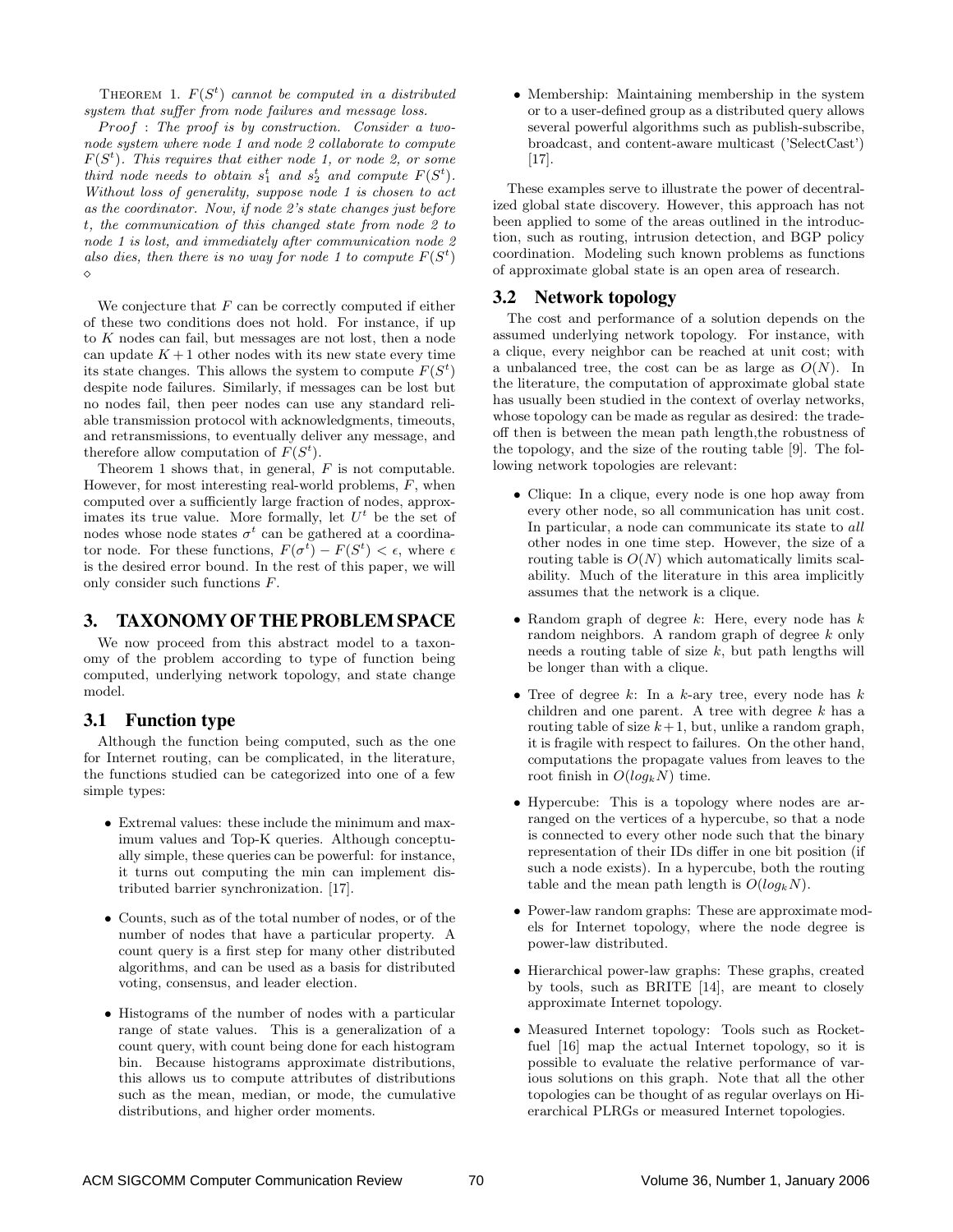The literature on graph topologies is deep and this list leaves out many interesting topologies such as de Bruijn graphs, rings with 'finger pointers', and butterflies. At this point, it is not clear which topology is 'best' in terms of a tradeoff between routing cost, memory cost, and robustness to failure. The problem is made more complex by realizing that regular overlay topologies, when overlaid on a irregular network, can often result in the same real link being part of many overlay links, causing both congestion and correlated link failures!

#### **3.3 State change model**

The global state being computed may change over time for several reasons. These include:

- Change in node state: The state value at each node may change over time.
- Change in number of nodes: Nodes may join, leave, or abruptly fail. Moreover, the failure may be permanent or transient.
- Change in links: Links may be added, deleted, or fail. Message failure can be modeled as transient link failure.

Clearly, if the rate of change of network state is too rapid, global statistics are stale by the time they can be collected, making them less useful as hints for optimal local decisions. On the other hand, if the network is essentially static, global state needs to be computed only once, which allows the use of complex or time-consuming algorithms, whose cost can be amortized over long durations.

#### **4. METRICS**

Any solution for computation of approximate global state must navigate a tradeoff among the following four quantities:

- Accuracy: How close is the computed result to the true value of  $F(S<sup>t</sup>)$ ? Note that this metric can only be computed in a synthetic setting.
- Cost: The cost of a solution has three components: the computation cost at each node, the memory cost for storage required by the state discovery algorithm as well as the overlay routing table, and the communication cost, which is the number of bytes exchanged by the nodes to compute F.
- Performance: The performance of a scheme has two aspects. First, how much time does it take to compute F? State discovery usually involves rounds of computation, and this is therefore expressed in terms of the number of rounds. Delay can be measured either as the average or the worst case time for the computation to complete. Second, what fraction of the nodes present in the system at the time the computation ends compute  $F$  correctly (or, to be precise, within a small error bound of the true value of  $F$ ?
- Robustness: How sensitive is the computation to node and link failure and message loss? This quantifies the error in the computed function as a function of the fraction of nodes that fail, or the fraction of messages that are lost.

Some tradeoffs are straightforward: for instance, accuracy for speed, or robustness for cost. Others are not so obvious, for instance, trading accuracy for robustness, by using randomized gossip. Our goal is to compare some well known algorithms with respect to these metrics, and potentially come up with a class of algorithms that are able to achieve every solution in the Pareto frontier.

# **5. SOLUTION APPROACHES**

Several solutions to global state computation have been studied in the database, distributed systems, and networking communities. These approaches fall into the following broad categories.

#### **5.1 Centralization**

A centralized approach, where a designated root node collects  $s_i^t$  from all other nodes and computes F, has the best speed and accuracy. In the database community, this approach has been extensively studied for maintenance of materialized views [8]; the emphasis here is on techniques that minimize the cost of incremental view maintenance by exploiting properties of the query as well as the underlying data. The communication cost of this approach depends on the number of updates needed for computation of the global state, and whether the root is reachable by one-hop paths from all other nodes. If so, then it also has the least cost. If not, state values need to be transferred on multiple hops, which adds to the cost.

Centralization is not scalable because the root node becomes a bottleneck. The solution is not robust, because the loss of the root node causes total failure. However, note that the solution is immune to failures in every node other than the root node. Therefore, in practice, this solution is commonly employed, with resources devoted to adequate protection of the root node.

#### **5.2 Tree-based solutions**

A generalization of the centralized approach consists of inducing a multi-level hierarchy or tree on the underlying graph and having each node send its state to its parent, which performs local aggregation and, in turn, sends the aggregated results upwards, eventually reaching the root. This approach was used by the TAG system [13] and in Astrolabe [17]. Similar to a centralized solution, this solution is fragile, in that the loss of a single node can disrupt the tree. Therefore, care must be taken to maintain backups for tree nodes, and to switch from a tree node to its backup (or reelect a new tree node) in case of a failure. With in-network aggregation at each node, the communication costs are lower than with a centralized solution. Assuming a balanced tree, the computation time is  $O(logN)$ .

#### **5.3 Flooding and Randomized flooding**

Flooding is, in a sense, diametrically opposed to a centralized solution. Instead of having a single node pull a single copy of data from every other node, with flooding, a node whose state has changed (an *infective* node) *pushes* its data to all or a random subset of its neighbors, who then become infective, and forward this message to some or all their uninfected neighbors and so on (this is called 'rumor spreading' or a 'complex epidemic' in [3]). If care is taken not to forward the same data twice–accomplished, for instance, by using source-specific sequence numbers–flooding requires at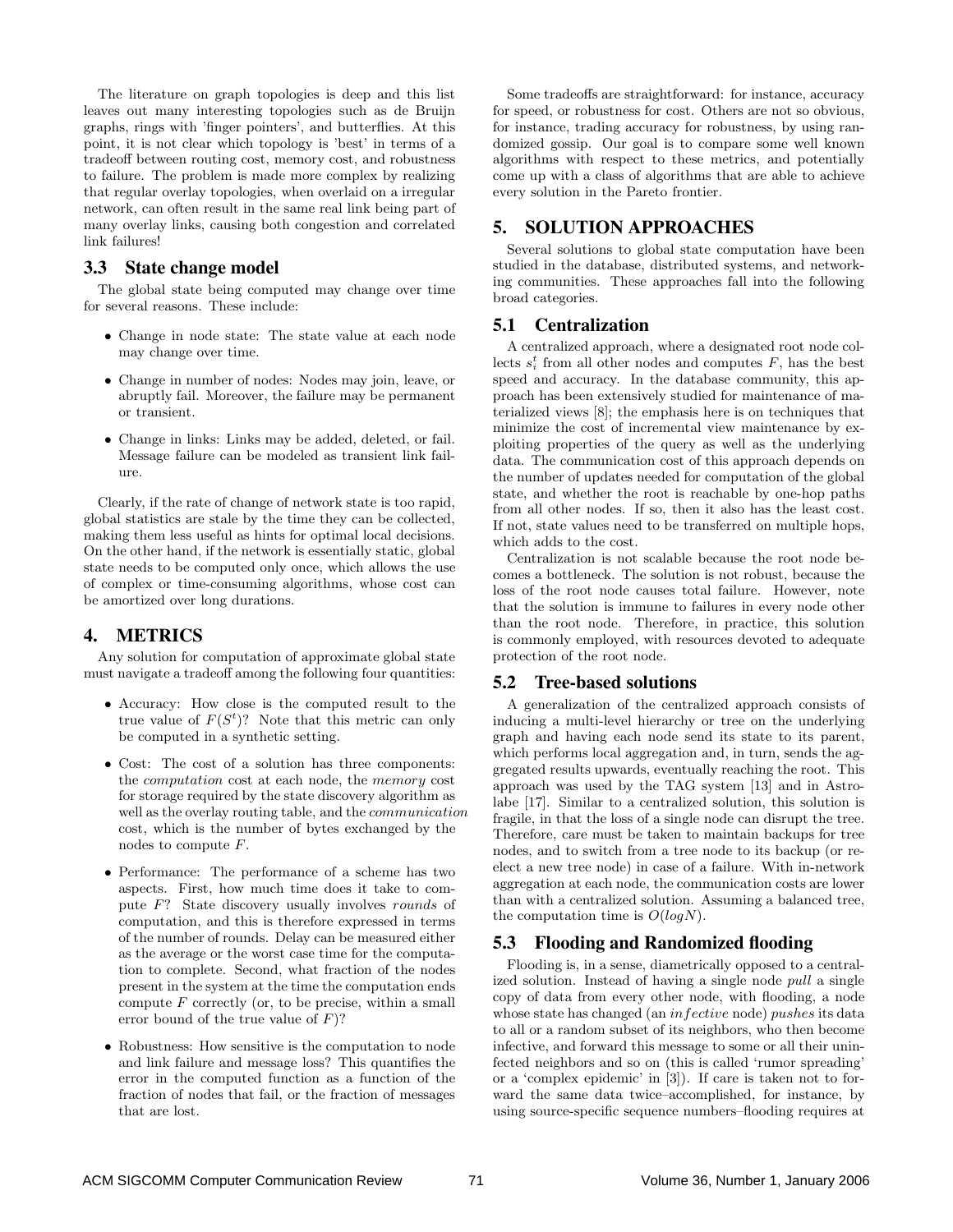most  $O(E)$  messages, where E is the number of edges in the network. For reasonable networks,  $E = O(N \log N)$ , so on surface, flooding appears to be a good idea. However, with naive flooding, there is no  $in - network$  aggregation, so, in practice, it is quite inefficient. Combining flooding with aggregation is more efficient.

#### **5.4 Random walk-based solutions**

A random walk is a style of computation where a node sends its state in a message to a randomly selected neighbor, which uses this message to update its local state, adds its local value to the message's state, and forwards the message to the next randomly chosen neighbor. A random walk message samples and updates state values at the subset of the nodes that it touches. More than one random walk may be in progress in parallel.

Note that with a random walk, a node's state may be sampled more than once. Therefore, it is necessary to somehow prevent 'double counting' [15]. A second issue is that the global statistics can only be computed probabilistically. Typically, we can only make statements such as with probability  $1-\delta$  the error in the computed value is less than  $\epsilon$ .

The advantage of a random walk is that it relatively robust to node failures (as long as care is taken to regenerate a walk that is lost due to a failing node). In a stable network with sufficiently long message length and sufficiently long walks, one can compute any function of global state, but in a class of networks called expander graphs, even short walks are 'good' random samples of local states [6].

# **5.5 Randomized gossip based solutions**

In each *round* of computation of random gossip, every node talks to one or more randomly selected neighbors and exchanges some information with it or them (this is called 'anti-entropy' or 'a simple epidemic' in [3]). It turns out that, after approximately  $logN$  rounds of computation, all nodes can, with high probability, compute the global state [1, 10]. Just like a random walk, we need to prevent double counting, and we can only make probabilistic statements about the computed values.

There are two subtle differences between a random walk and randomized gossip. FIrst, with standard randomized gossip, every node participates in message exchange, whereas with a random walk, if  $K$  walks are ongoing, only  $K$  nodes participate in message exchange. Of course, it is possible to device a randomized gossip protocol where only  $K$  of  $N$ nodes participate in gossiping. Second, two nodes A and B may both choose the same node C as a node with which to exchange state in either algorithm. With random gossip, C's value will be propagated only once to some other node. However, with a random walk, two walks leave C, so C's value will propagate to two other nodes. When the number of random walks is much smaller than  $N$ , this is unlikely to happen, and in that situation an network with  $K$  random walks look much like network where, in each round of computation, K of N nodes participate in random gossip.

# **6. SKETCHES**

The four mechanisms described in the previous section can be characterized as transport mechanisms that move information around in the network. In this section, we focus on what is being moved instead of how it is moved.

When using a centralized approach, there is no in-network

aggregation. However, with the other approaches (tree, flood, random walk, and randomized gossip), partial state is aggregated into sketches to prevent the size of message scaling linearly with N. For instance, if the function that is being computed is min, then the sketch is the smallest of the values being aggregated. Sketches are essentially functions computed over partial state that, over time, converge to the final solution.

It is important to ensure that when a node receives a sketch, if the sketch already includes that node's value, the node should not add the its value to the sketch again (i.e. it should avoid double counting). This problem does not arise in centralized and tree-based solutions. For flooding, random walk, and randomized gossip-based solutions, we can avoid double counting in one of three ways.

- Carry node IDs in the sketch: A sketch can carry the set of node IDs that contributed to it. This prevents double counting. However, this makes the sketch size  $O(N)$ . One can possibly restrict messages to a smaller region, such as an Astrolabe zone [17], but this requires the distributed construction of zones, and some mechanism for inter-zone communication.
- Use order and duplicate insensitive sketches: This approach uses a special form of sketch (such as a Flajolet-Martin sketch [4]) that is insensitive to duplicates [15]. Essentially, this transforms a measure of central tendency into a measure of extremal values, which is inherently order and duplicate insensitive. However, this conversion often results in a loss of accuracy: an FM sketch can have an error as large as 33%.
- Use push synopses: In this approach, proposed by Kempe et al [10], each node is associated with a weight, and when it shares its value with another node, it also sheds some of its weight. Using a principle of mass conservation, it can be shown that double counting is avoided. Mass conservation is appealing in theory, but is problematic to maintain in the face of message and node failures.

Each of these techniques has its own pros and cons. Moreover, they can sometimes be used in conjunction with each other. Therefore, determining a good mix of duplicatesuppression techniques for a particular problem is, at this time, more of an art than a science.

# **7. OPEN PROBLEMS**

Given this lay of the land, many open problems remain. These fall into three broad categories. First, many theoretical issues are still open. For instance:

- Are there fundamentally new techniques besides those described above for global state computation?
- Is there an algorithm that is better than all existing approaches simultaneously on all metrics?
- How do the various solution approaches compare on the chosen metrics for different query types and topologies?

Second, can we map real problems such as network routing and Top-K queries to these theoretically well-studied